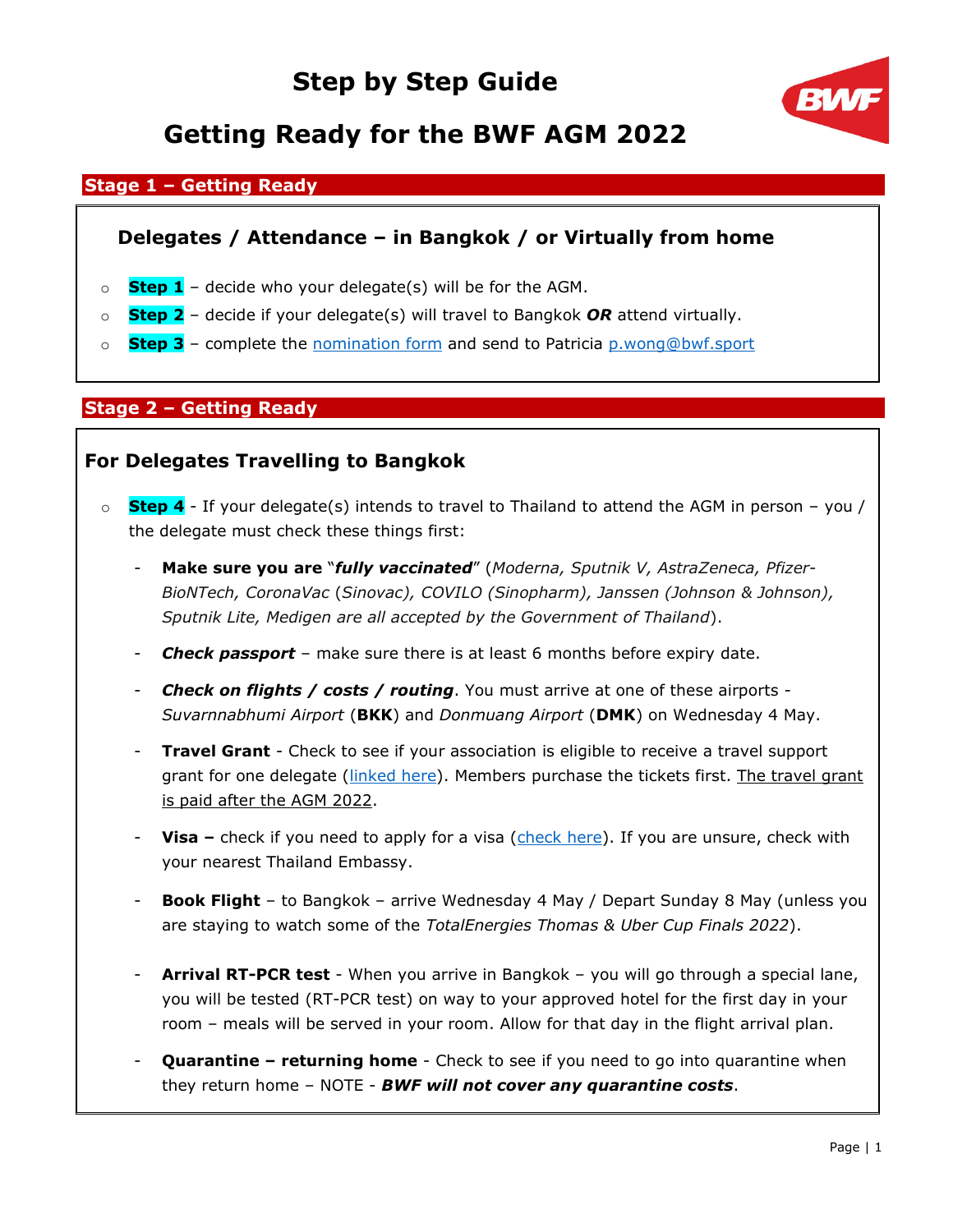

## **Getting Ready for the BWF AGM 2022**

### **Stage 3 – Getting Ready**

If you are travelling to Thailand for the AGM, you must complete these steps in this order:

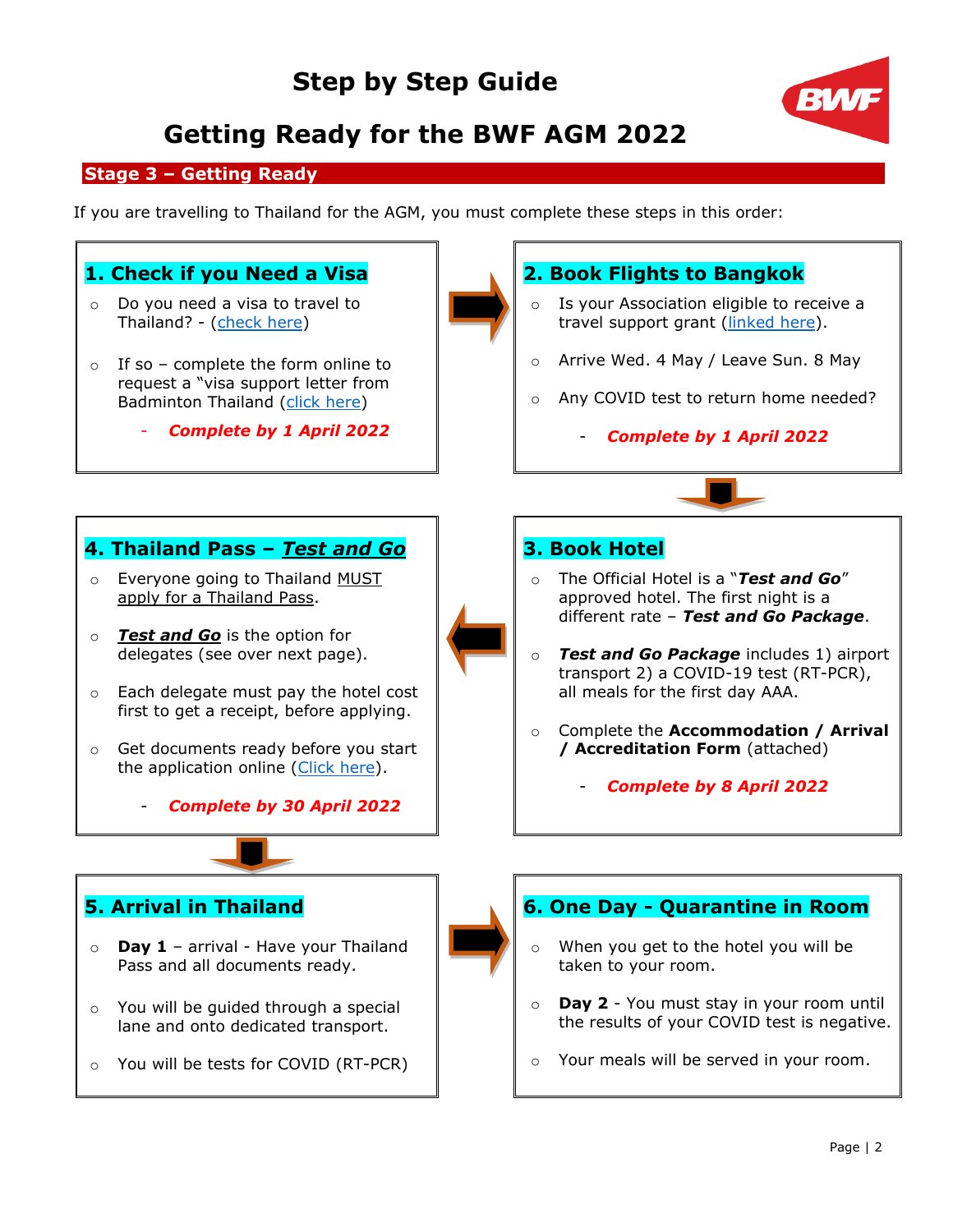## **Getting Ready for the BWF AGM 2022**



#### **Thailand Pass – Test and Go Explained**

Thailand Pass – Frequently Asked Questions [\(linked here\)](https://www.thaiembassy.com/travel-to-thailand/thailand-pass-faqs).